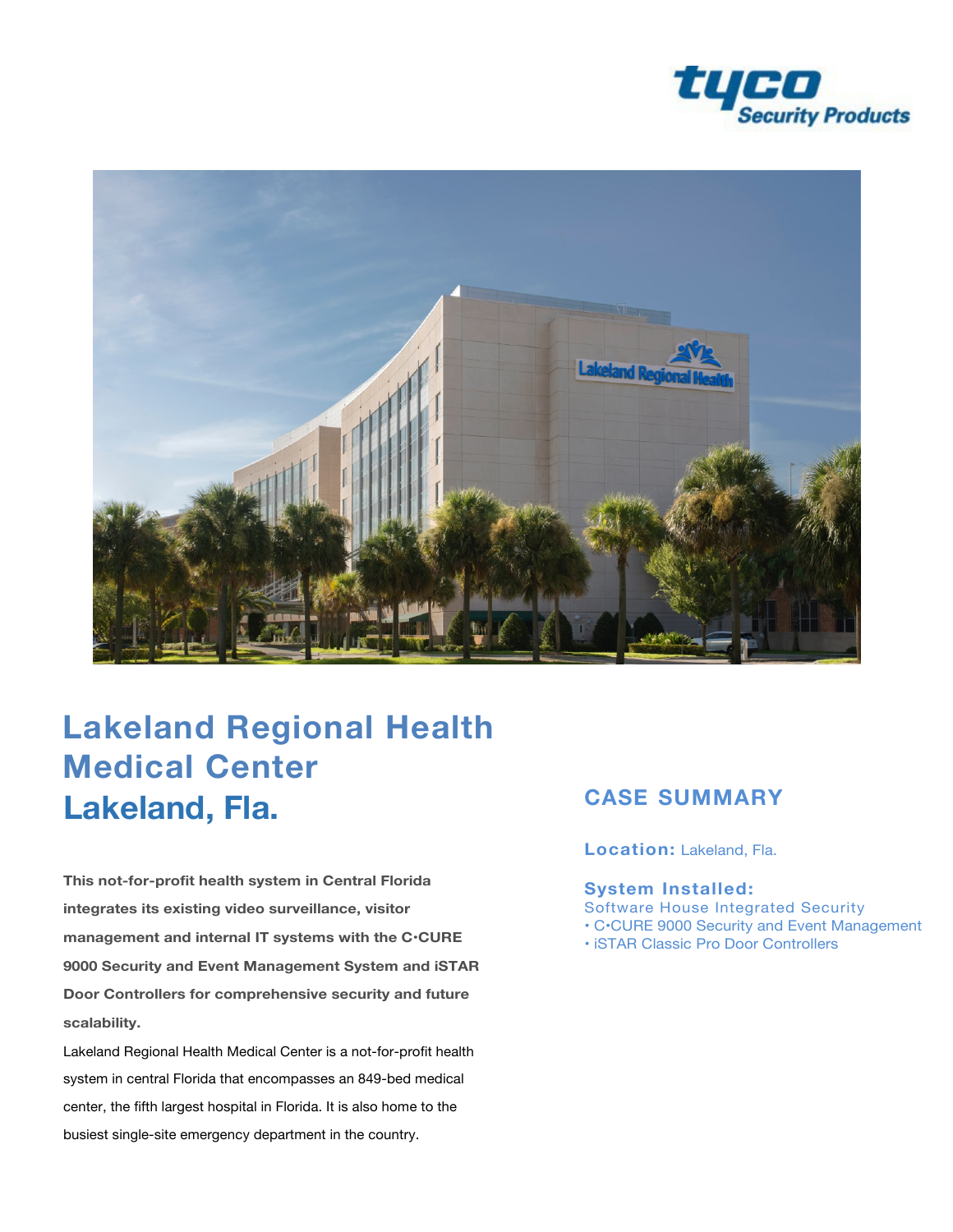#### **Introduction**

Lakeland Regional Health Medical Center includes the Hollis Cancer Center, which opened in 2003 and provides specialized cancer care services, including medical oncology, hematology, radiation oncology, gynecologic oncology, surgical oncology and urologic oncology and 12 additional sites ranging from family medical facilities to walk-in care.

As a growing and evolving health care system, Lakeland Regional Health found its security enterprise platform and its access control system, although adequate for its existing needs, didn't address its vision for the future, which required a flexible, innovative and scalable backbone.

#### **Challenges**

While the 849-bed Medical Center would be the launching site for the new system, whatever platform was chosen would also need to work for Lakeland's other facilities, and be easily adapted to renovation or expansion of existing facilities, new construction and acquisitions. Projects underway included a new parking garage with specific access control needs and the eight-story Carol Jenkins Barnett Pavilion for Women and Children.

The solution also would need to achieve integration with existing systems including video surveillance, visitor management and internal IT software as well as specialized systems, such as AeroScout, a Wi-Fibased, real-time asset location system.

"We wanted a system with no limit on its scalability," said David LaRose, CHPA, CPP, Director of Safety, Security and Emergency Management for Lakeland Regional Health.

This was critical because the expansive health care system involves hundreds of doors and exits that needed to be monitored for its thousands of employees, vendors and contractors who require daily access, with more doors coming on line all the time.

#### Solution

Working with its integrator Stanley Security, Lakeland Regional Health chose Tyco Security Products' C•CURE 9000 Security and Event Management System as its solution.

The ability of C•CURE 9000 to work with existing technology helped to maximize those systems by providing information in an easy-to-use, intuitive platform. From the full-time security operations center, LaRose and his team have the ability to set system parameters on access and to limit admittance to sensitive areas.

Additionally, through C•CURE 9000, the security team can manage events in real-time, marrying alarms, access control and video, whether an event is happening in a parking lot at the hospital or at one of the other facilities.

"If a duress button is sounded, C•CURE 9000 lets us know, and based on what we program into the system, we can take multiple actions," explained LaRose. "We set the parameters based on what we want to control."

Incorporated into the access control system is a single action lock down feature. Authorized Lakeland Regional Health Medical Center security officers can initiate a lock down of access controlled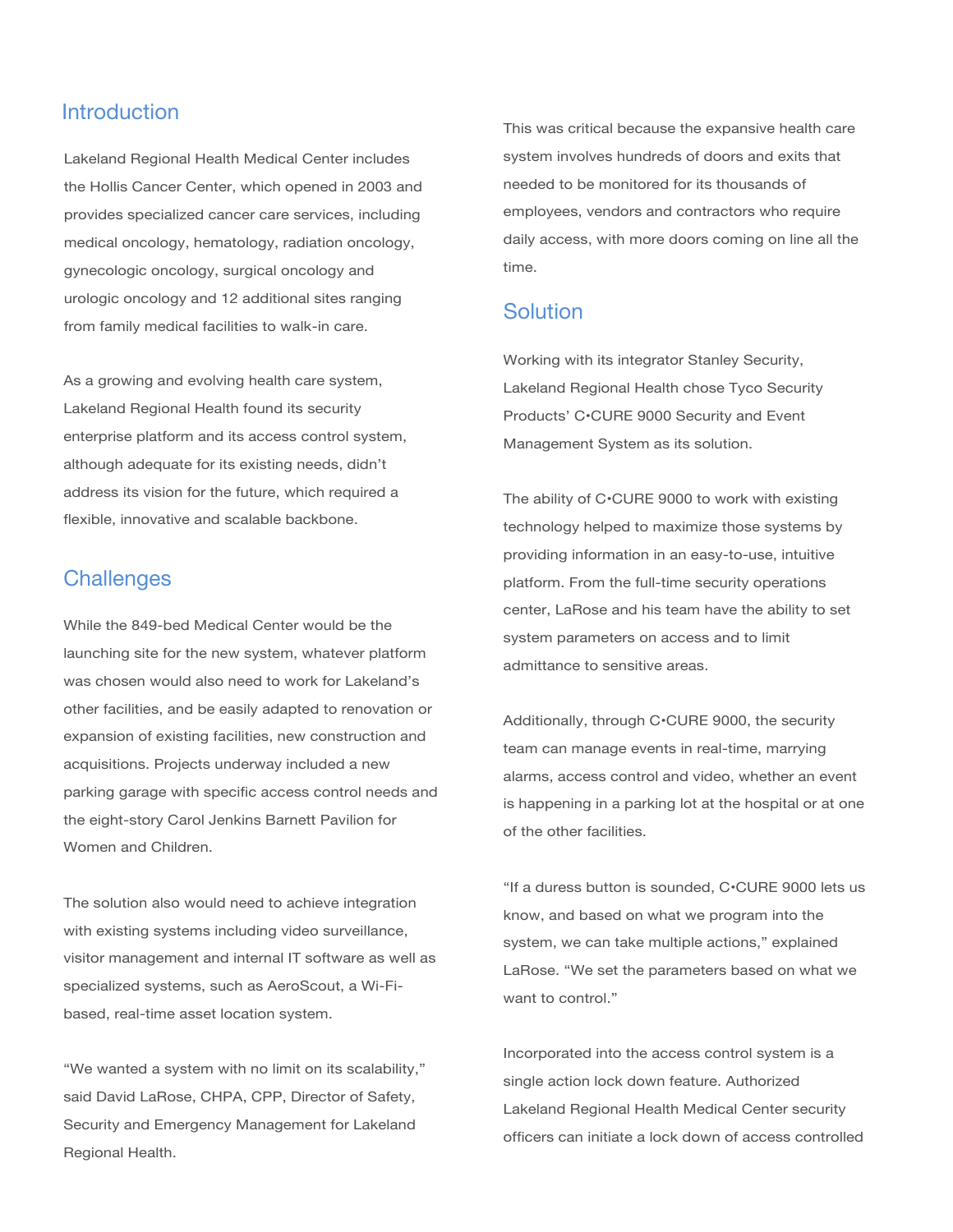doors by predetermined areas or a full facility lock down of all perimeter doors should the need present itself, explained Don Knowles, Business Development Manager for Campus Solutions, for Stanley Security.

The migration to C•CURE 9000 has not only helped the hospital manage its internal security, but is also serving as a resource to local law enforcement, allowing the hospital's security team to share video of events happening on the perimeter of the hospital.

"This is a community health system and now we can better serve the community," said LaRose.

Charles Mansfield, the embedded Stanley technician who oversaw the installation, said conversion to iSTAR door controllers took less than four weeks and involved installing 65 panels initially with eight to 16 door readers per panel. Both old and new systems ran concurrently during the conversion process.

The user card database was migrated to the new system, although new door information had to be set up. Now, information on all badged individuals is updated within the system every two hours, making it much more reliable and accurate, and terminations are recorded instantly.

Security is also heightened under this improved access control model because a single card works for all sites within the system.

#### Overall, said LaRose, the conversion to

C•CURE 9000 allows the security staff greater flexibility and efficiency in their efforts. "Every security director wants to bring the best system to the table and get a lifetime of usage out of the technology. When I look at the ROI on C•CURE 9000, I feel comfortable that this fits our objectives."

### **The Customer – Lakeland Regional Health Medical Center**

As a catalyst for community health, not-for-profit Lakeland Regional Health (LRH) is reaching beyond its hospital walls to promote wellness, education and discovery in new places and new ways, providing a wide range of inpatient and outpatient healthcare services at its Medical Center, Hollis Cancer Center and ambulatory care locations. LRH holds Most Wired Advanced status from American Hospital Association's Health Forum and the College of Healthcare Information Management Executives. Its 849-bed comprehensive tertiary referral hospital, Lakeland Regional Health Medical Center, operates a Level II Trauma Center, a Level II Neonatal Intensive Care Unit, Bannasch Institute for Advanced Rehabilitation Medicine and the nation's busiest single site Emergency Department. For more information about Lakeland Regional Health, visit <http://mylrh.org/>.

# **The Systems Integrator – STANLEY Security**

[STANLEY Security](http://www.stanleysecuritysolutions.com/), a division of Stanley Black & Decker (NYSE: SWK), is a provider of integrated security solutions defining the future of the security industry. STANLEY delivers a comprehensive suite of security products, software and integrated systems with a strong emphasis on service. STANLEY is powered by a culture of continuous innovation, providing revolutionary technology and unmatched customer service to commercial, institutional and industrial businesses and organizations. We focus on complete customer transparency and operational excellence in the five customer touchpoints: account management, installation, service, monitoring and billing. STANLEY takes pride in its signature approach to doing business – offering global resources, with a local touch. As one of the world's